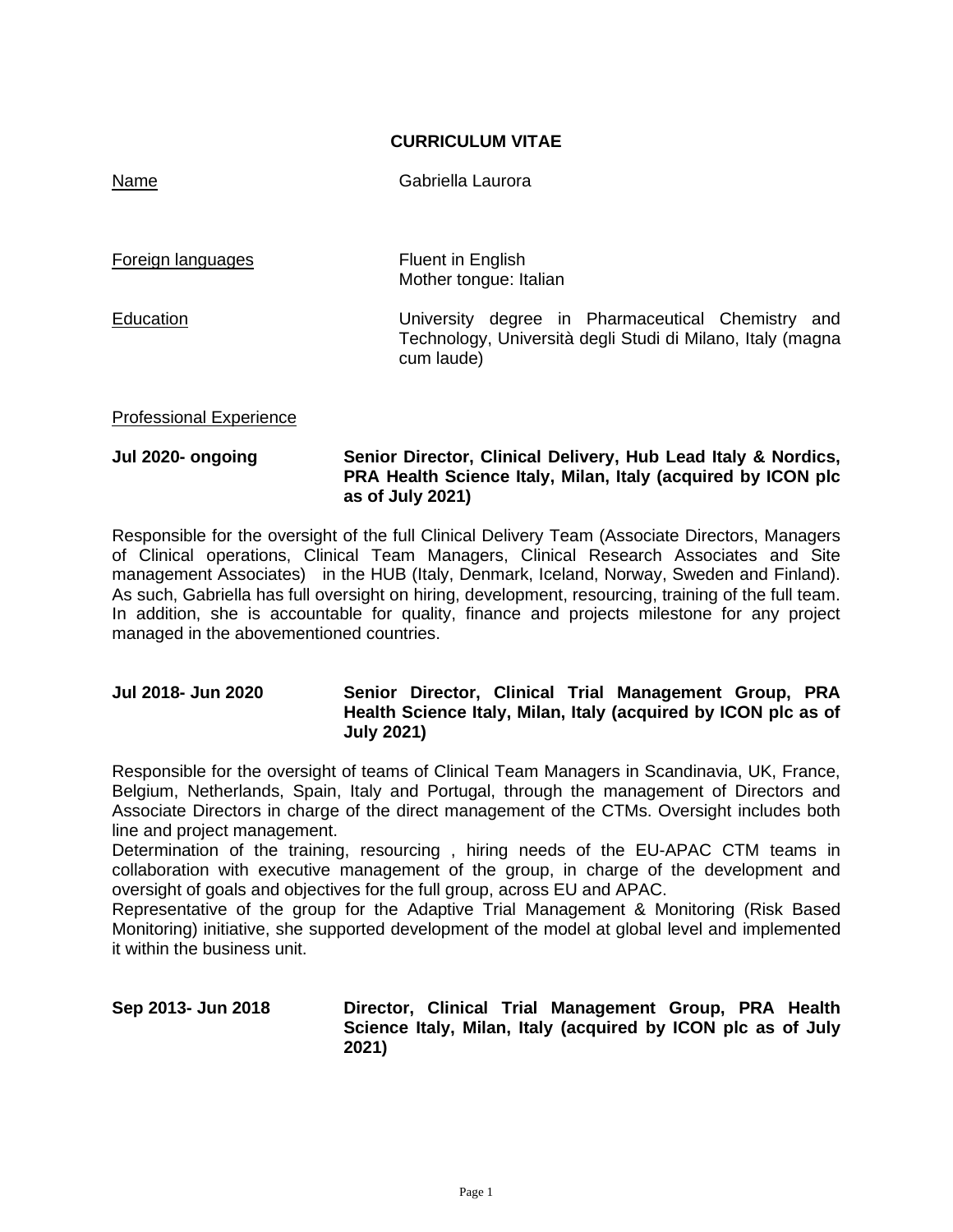Responsible for Management of teams Clinical Team Managers in Portugal, Spain, France, Italy, UK, Sweden and South Africa, including Recruitment, Retention (motivation and engagement), training and project oversight (operations, Finance and quality).

### **Aug 2012- Sep 2013 Director, Clinical Operations, INC Research , Milan, Italy**

Responsible for Management of a team of approximately 100 European Clinical Research Associates (CRAs, in-house CRAs, Clinical Team Leads and Managers, Clinical Operations) in a Functional Service Provider model. As such, Gabriella contributed to the implementation of the European team, phased according to the creation of the FSP and increasing of the business volume. She has been responsible for the alignment of the business model between the two companies, with specific focus on monitoring activities, metrics management and project oversight.

#### **Jan 2010- Sep 2012 Associate Director, Clinical Operations, Kendle International SrL, Milan, Italy (acquired by INC Research as of 12 July 2011)**

Responsible for Management of a team of European Clinical Team Leaders (span of control of 15 people). As such, accountable for the management of the performance, growth and professional development of the team. Assurance of the quality, consistency and timeliness of monitoring service across all projects through direct management , evaluation and development of the staff is key for day-to-day activities.

As Associate Director, Gabriella, in collaboration with the international team, has developed the job description of the Clinical Team Leader (CTL), a plan for the development and training of this professional figure as far as financial tasks and responsibilities are concerned, tools and templates for the CTL team, has collaborated in the development of budget and text for proposals, has been appointed as supervisor for Clinical Operations activities in projects in a crucial phase, has developed work instruction for compliance with the Italian legislation. Participation to the monthly Project Review Meetings for the projects managed by the CTL team is part of the tasks of the AD Clinical Operations.

# **January 2009- September 2009 Ad interim Associate Director, Global Clinical Development, Kendle International SrL, Milan, Italy**

Responsible for Management of a team composed of Project Leaders, LeadCRAs and CRAs based in the Milano office. As Associate Director, Gabriella has been responsible for allocation of resources for Italian based projects (CRAs) and for international projects (both LeadCRAs and Project Leaders) in collaboration with the Director Clinical Development, and for the line management of Italian Project Leaders. Oversee of the projects managed by Italian Project Leaders, including international reporting responsibilities, together with support to the Italian business development activities had been among the major tasks.

# **January 2008- December 2009 Project Leader, Global Clinical Development, Kendle International SrL, Milan, Italy**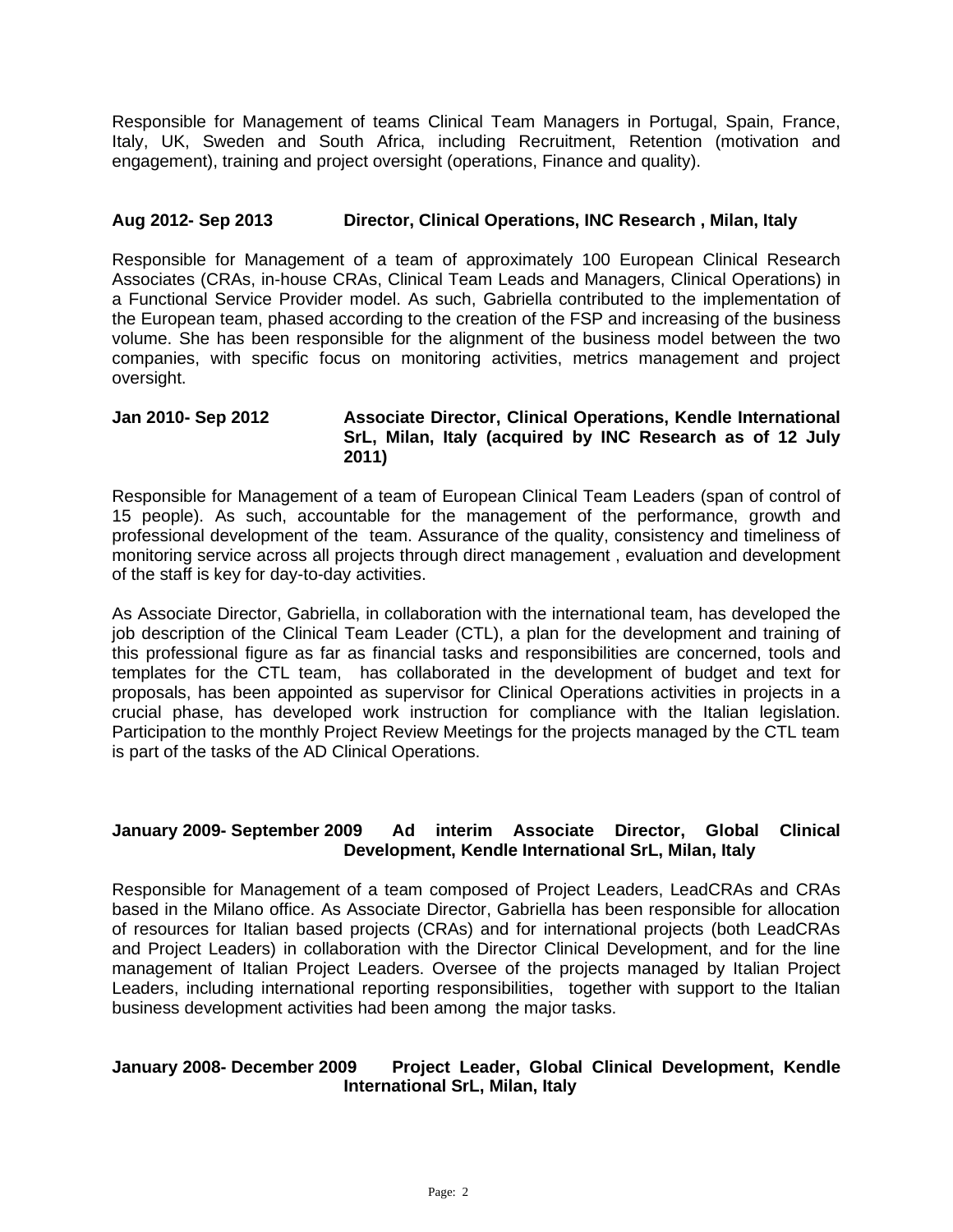Responsible for Management of international Clinical Projects (Phase I-III), as far as operations, resources, budget and timelines are concerned. In particular management of an European Project on solid tumors (Renal Cell Carcinoma ) in Phase I (Italy and Germany) and of the European part (15 countries, 60 sites involved) of an IND phase III pivotal trial in sarcoma patients (oncology).

Development of budget and text proposals for Clients and participation to Bid Defense Meetings with Clients together with Kendle international team.

Line management of internal resources (Clinical Research Associates and Project Assistants) working on different projects (training, carrier development, definition of year objectives, interviews).

### **February. 2004- December 2007 Senior Manager, Corporate Clinical Research, Bracco Imaging SpA, Milan, Italy**

Reporting to: Head, Corporate Clinical Research, located in Princeton, New Jersey, USA

Working in compliance with Global SOP (EU and US legislation compliant).

Responsible for:

- Corporate clinical research activities related to the worldwide development of a new radiopharmaceutical compound (therapeutic area: combination of oncology and nuclear medicine/radiotherapy) in compliance with global SOP (compliant with both European and US clinical trial regulations); specifically:
	- o Protocol writing
	- o CRF development
	- o Qualification of phase I sites in Italy
	- o Submission to Ethics Committees
	- o Review of the documentation to be submitted to Istituto Superiore di Sanità
	- o Coordination of pre-study activities at the site: validation of transfer of specific procedures (labelling of the compound, HPLC method validation);
	- o Organization of Investigators' meetings (Recruitment and review meetings), including preparation and presentation of the documentation at the meetings;
	- o Study start-up and monitoring of this phase I trial
	- $\circ$  Contact person between internal International Medical Working Group and the site
	- $\circ$  Maintain routine communications with US based counterpart involved in the project
	- o Provide and maintain timelines and budget of the project
	- o Coordinate activities with Biometrics and Medical Writing
- Multicenter multinational clinical trial in Magnetic Resonance Imaging:
	- $\circ$  Development of the clinical documents necessary for the study including (but not limited to): protocol, CRF, CRF Completion Manual, Drug Log Book, Monitoring Plan;
	- o CRO selection and management;
	- $\circ$  Vendor selection and management (Centralized ECG management vendor)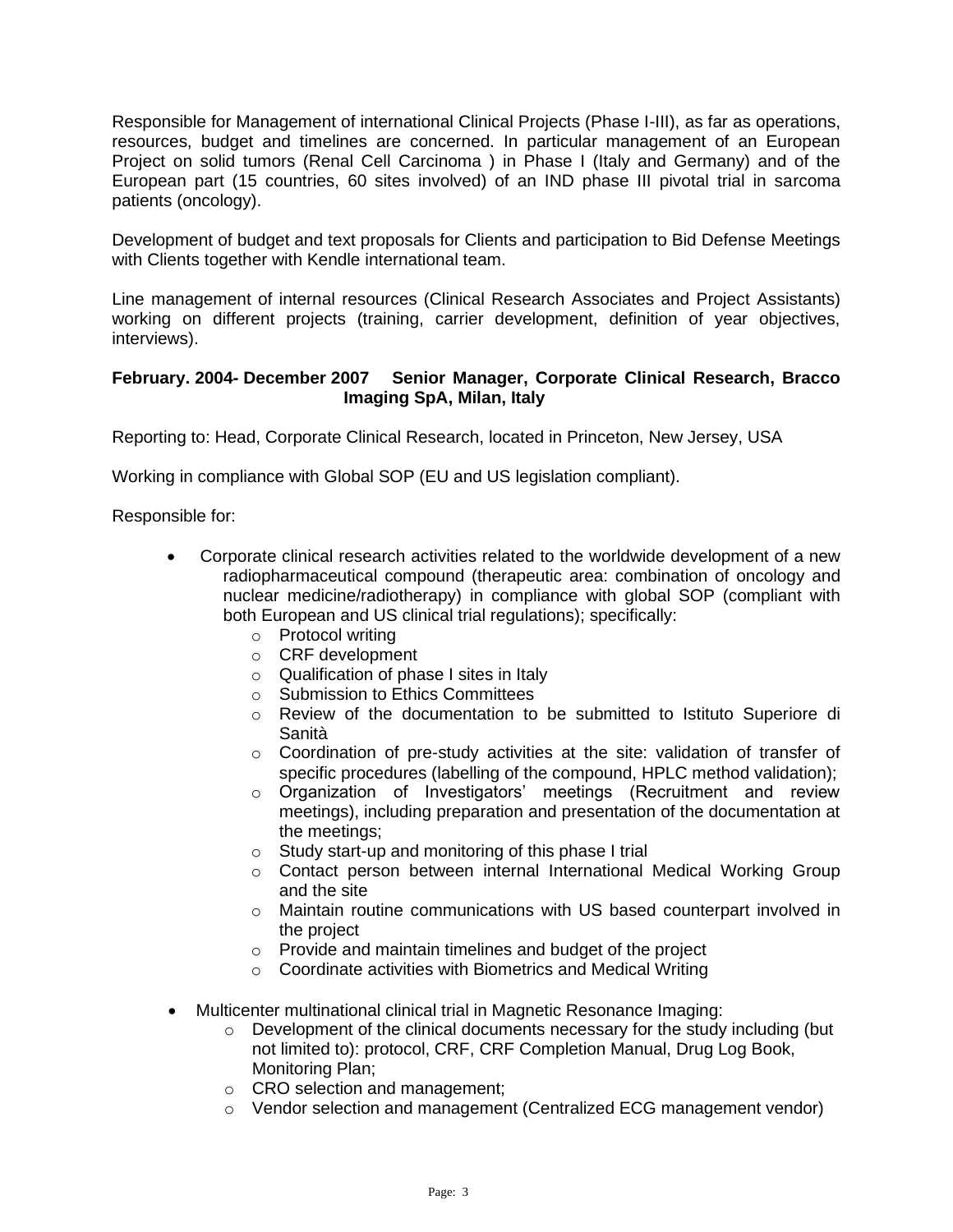- o Sites selection (in Italy, Germany, UK, The Netherlands),
- o Start-up activities (including budget negotiation, EC submissions and Competent Authorities submissions)
- o Management of Chinese counterpart
- o Trial management (including reporting activities)
- o Timelines and budget management
- Case-Control study (therapeutic area: follow-up of Serious Adverse Events in postmarketing subjects) in European countries ; specifically:
	- $\circ$  Organization of the trial
	- $\circ$  Contact with Competent Authorities to check which kind of documentation should be submitted in case of trial without administration of Investigational Medicinal Product
	- o Selection and management of vendor for the submissions to Ethics Committees in different European countries (Italy, Switzerland, UK, Germany, France)
	- o Review of statistical and Data Management documentation prepared by vendors
- Protocol development for and IND phaseII/III protocol for a new indication for a magnetic resonance imaging contrast agent
- Management of internal resources on specific projects, located in different countries (Italy and US), such as Medical Writing, Biometrics, Pre-clinical development, Pharmaceutical Development, taking into account timelines and budget
- Management of external vendors in phase I and phase III international (US and EU based) projects
- Training Corporate Clinical research personnel on the following:
	- o Clinical Trial Directive, including related guidelines
	- o Implementation of Clinical Trial Directive in different European countries
- Review corporate international business processes, taking into account both European (Clinical trial Directive) and US legislation
- Managing internal resources for Trial Master Files archiving for the whole **Department**
- Management of internal resources for the development of business processes for the for optimization of inter-functional activities (Clinical Research and Drug safety) related to implementation of Clinical Trial Directive
- Management of internal resources (Clinical Research Manager), including interview, selection and training
- Writing and reviewing SOPs for Corporate Clinical Research (SOP on reporting SUSAR to Ethics Committees and Investigators, SOP on pre-study documentation necessary to start a site, SOP on Clinical Supplies and Qualified Person, SOP on documentation to be archived in the Trial Master File at Sponsor's and at Investigator's site)
- Providing input to the Head, CCR when projecting the Clinical Research budget.

#### **June 2002-January 2004 Senior Manager, Corporate Clinical Research, Bracco Imaging SpA, Milan, Italy**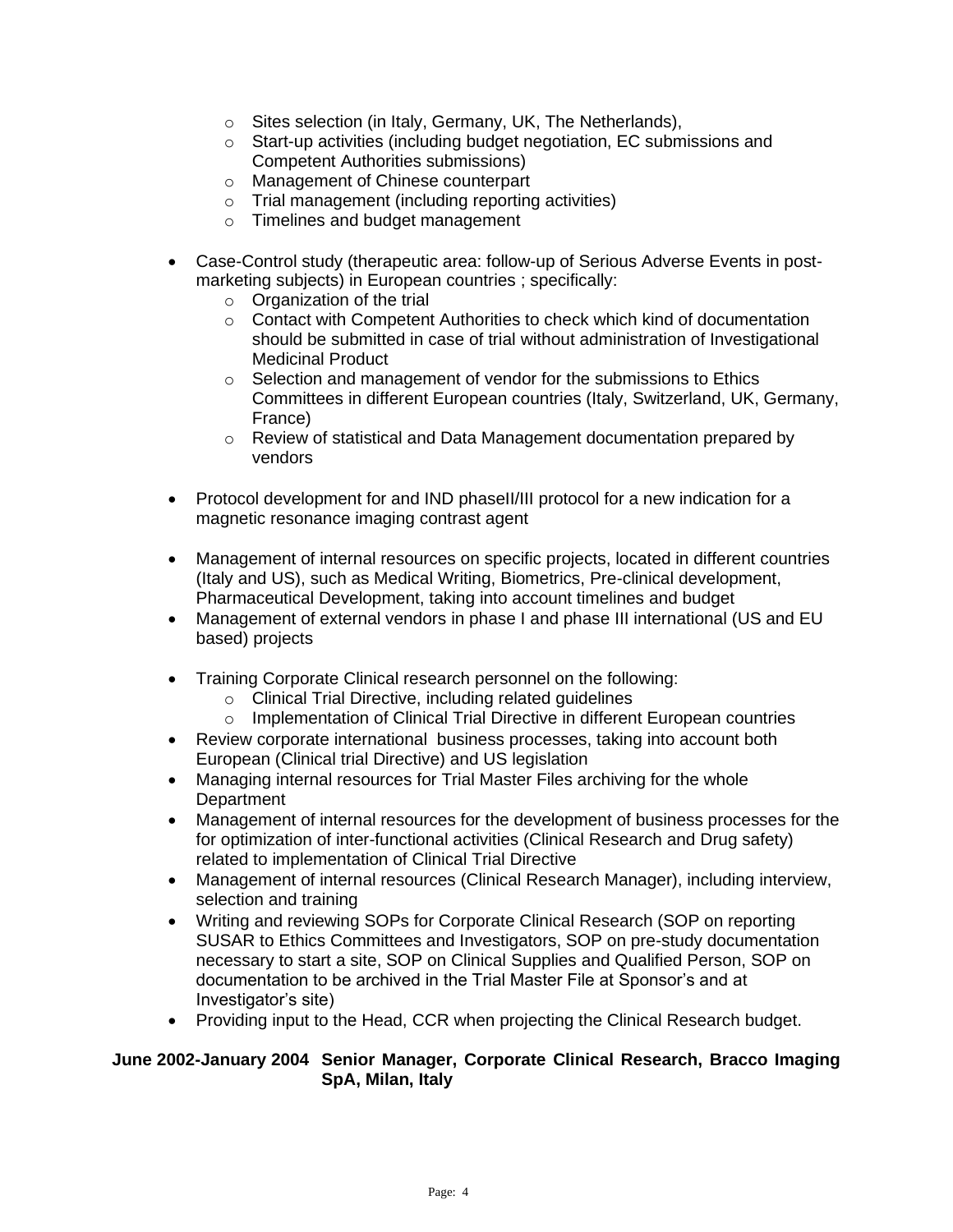Reporting to: Medical Leader, Corporate Medical Planning and Management, Princeton, New Jersey, US

Working in compliance with Global SOP (EU and US legislation compliant)

Responsible for:

- Management of all clinical research activities in Europe in the ultrasound area (therapeutic area: diagnostic imaging, ultrasound)
- Management of European clinical research activities in phaseII/III development of an ultrasound contrast agent, including management of vendors (submissions, monitoring, centralized laboratories, centralized ECG reading, centralized imaging laboratory)
- Selection and management of vendors for European based clinical trials (including budget and contract negotiation)
- Giving input and review both Data Management and Biometrics activities related to each Clinical Trial
- Review and input to Medical Writing for 10 Clinical Trial Reports writing and finalization
- Guiding and supervising Corporate Clinical Research (CCR) tasks performed by direct reports, including training activities (in house and on-site)
- Interview CRAs for recruitment purposes
- Interview CRAs/monitors from CROs to evaluate their assignment to specific projects
- Developing Team Approach in assigned projects (with both internal and external resources)
- Training internal and external resources on specific topics (protocol and projects requirements)
- Determining together with the CCR managers, the assignment of tasks to be accomplished by vendors.
- Determining global research resource allocation
- Representing ultrasound area as Corporate Clinical Research representative to the International Ultrasound Medical Working Groups (IMWG)
- Conducting meetings with CCR managers on a routine basis
- Providing the Corporate Clinical Research monthly status report for Ultrasound Group to the Head of CCR routinely or when requested

# **Jan. 2000-May 2002 Clinical Study Manager, Medical Affairs Europe, Bracco Imaging SpA, Milan, Italy**

Reporting to: Medical Director, Medical Affairs Europe, Milano , Italy

Working in compliance with International SOP (EU legislation compliant).

Responsible for:

- Protocols development of phase IIIb international (European) studies in ultrasound imaging area (therapeutic area: diagnostic imaging, ultrasound)
- Management of CROs concerning centres' selection, prospective monitoring phase IIIb studies.
- Reviewing of clinical data for the finalisation of the Clinical Trial Reports.
- Management of study budgets including negotiating vendor and investigators contracts.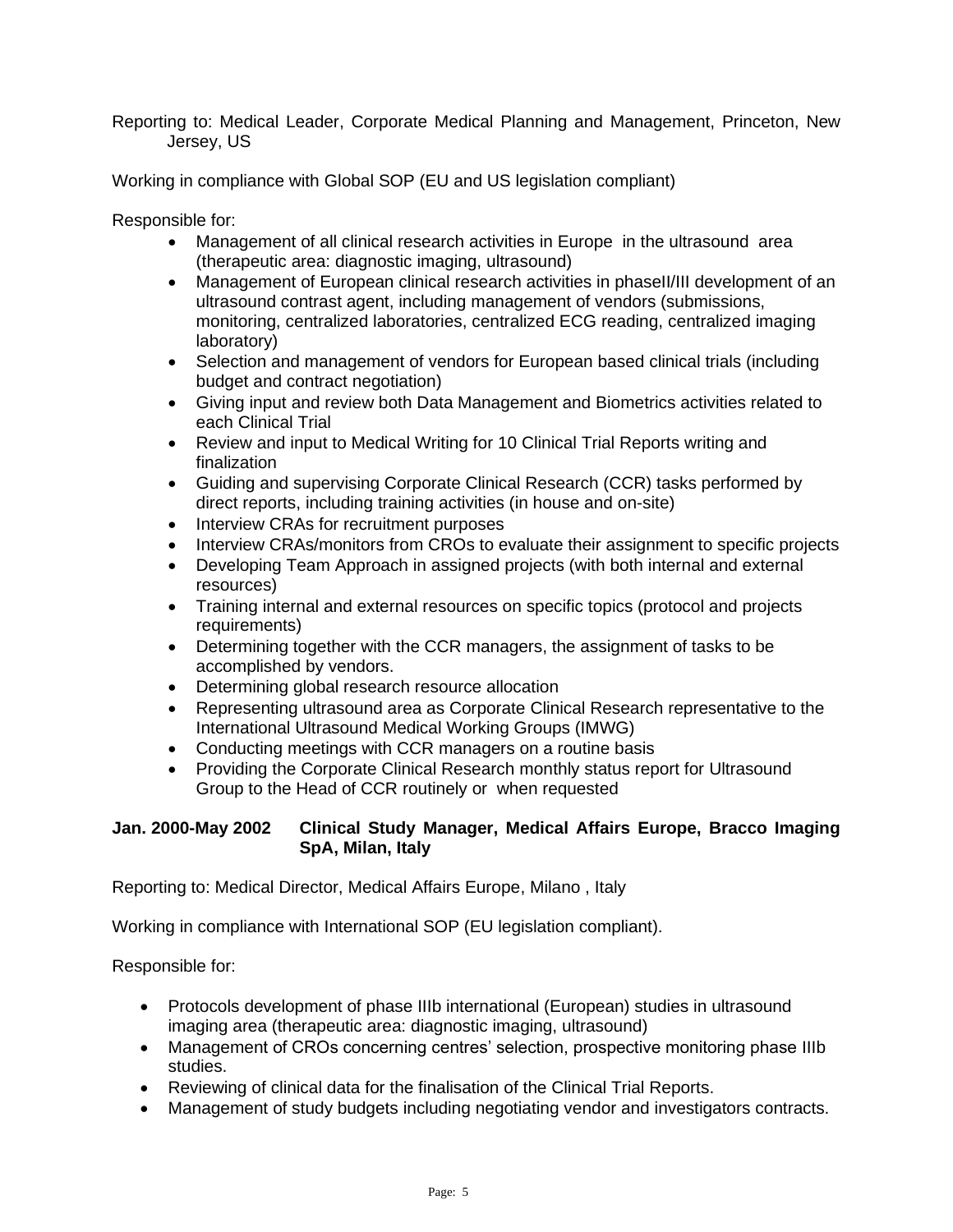# **Jan. 1998-Dec. 1999 Clinical Group Leader, Medical Regulatory Affairs-Pharmacoepidemiology, Bracco SpA, Milan, Italy**

Reporting to: Medical Director, Medical Affairs, Milano , Italy

Working in compliance with International SOP (EU legislation compliant).

Responsible for:

- Protocols development of phase II-III clinical trials of an ultrasound contrast agent (therapeutic area: diagnostic imaging, ultrasound).
- Management of CROs concerning centres' selection, prospective monitoring phase II-III studies.
- Management of internal resources (1 Medical Doctor) and external resources (CROs and employees of other affiliate companies)

# **May 1995 – December 1997 Clinical Monitor, Pharmacoepidemiology Unit, Direzione Medica Mezzi di Contrasto, Bracco SpA, Milan, Italy**

Reporting to: Medical Director, Medical Affairs, Milano , Italy

Working in compliance with International SOP (EU legislation compliant).

Responsible for:

- Managing two ongoing observational studies in Italy (nearly 40 centers involved) (therapeutic area: diagnostic imaging, X-ray).
- Managing internal and external resources: monitoring CRO, CRO dedicated to the development and management of the specific software used in the studies, Biometrics, Consultants, Investigators, Investigators' Meetings
- Final Reports writing on 25 different subjects, all related to the two observational studies.

# **January 1994-April 1995 Clinical Monitor, Direzione Medica Mezzi di Contrasto, Bracco SpA, Milan, Italy**

Reporting to: Medical Director, Medical Affairs, Milano , Italy

Working in compliance with International SOP (EU legislation compliant).

Responsible for:

- Running a complete Phase IIIb program for an X-ray Contrast Medium (10 studies) (therapeutic area: diagnostic imaging, X-ray), coordinating protocol writing activities of 2 Medical Doctors, CRF design, site selection and qualification.
- Selection and Management a Contract Research Organisation for Submission of Ethics Committee and Regulatory Opinions and Monitoring Activities for the overall program.